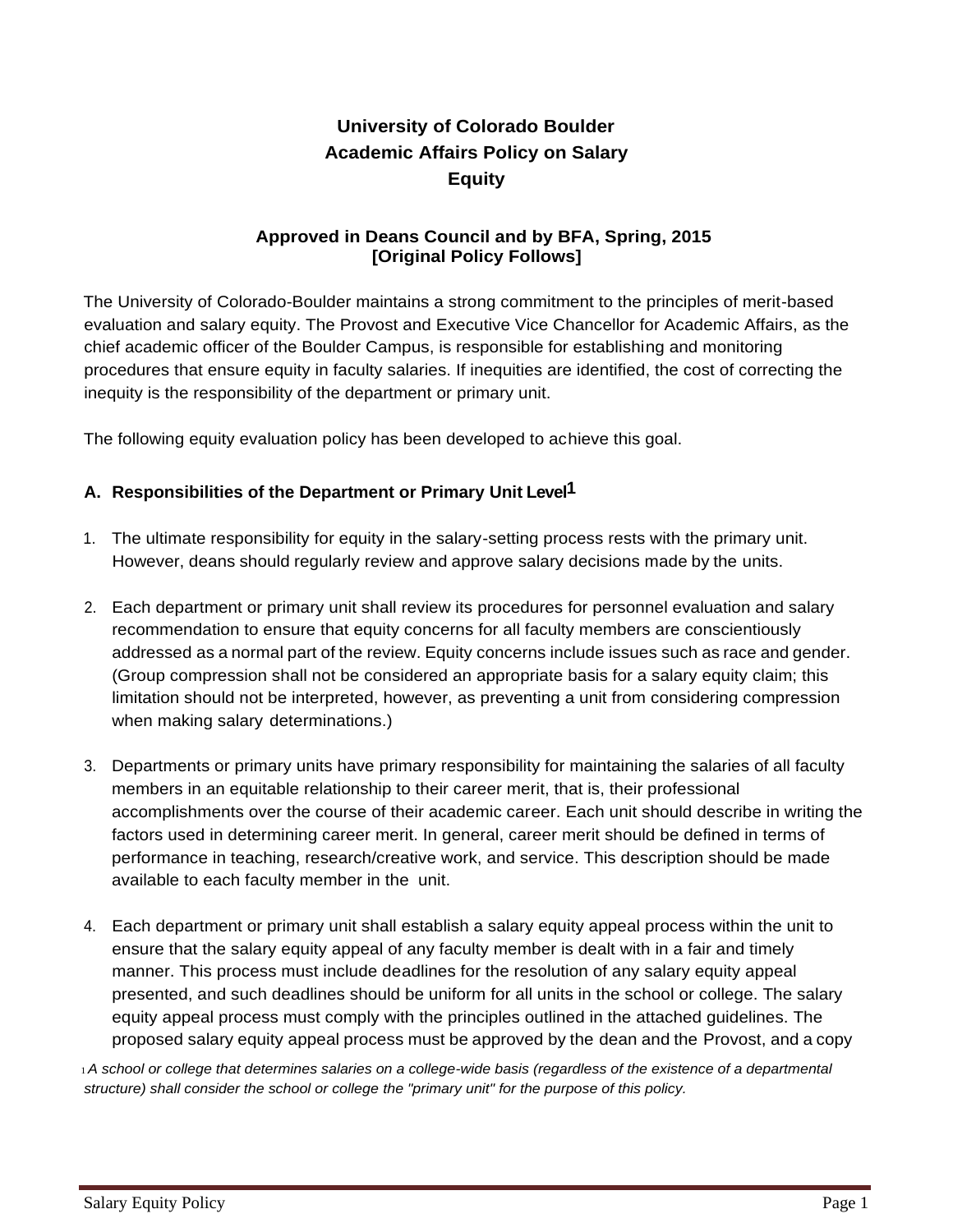of the approved procedures should be distributed to all faculty members in the unit. Faculty members who have a salary equity appeal must first present the salary equity appeal to their primary unit. Each year the Office of Academic Affairs will provide each primary unit with scatter plots of faculty salaries and years since terminal degree. Because the scatter plot represents only salary and years since degree, the department must review the salary of each individual relative to other faculty members in the unit with similar career merit or professional experience. The scatter plots are intended as a diagnostic tool to assist the unit head in examining relative career merit of faculty. For example, if several faculty members have similar experience but their salaries differ significantly, the differences should be accounted for in terms of differences in career merit; if professional experience and salaries are equal for two individuals, their career merit also should be judged equal. In the absence of comparative data on career merit, a faculty member's position on the scatter plot may not serve as the basis for a salary equity appeal.

Departments or primary units may provide their own scatter plots or adopt alternative approaches using any information that they determine will provide a better basis for the evaluation and maintenance of equity, but these alternatives must be approved by the appropriate dean and the Provost.

As part of the annual process of recommending salary increases to the dean or Provost, the unit should verify in writing that an equity evaluation has been conducted pursuant to procedures adopted by the unit. Inequities identified as part of this review or through a completed salary equity appeal process at the primary unit level should be addressed fully with the current year's salary funds available to the unit. The unit must devote up to half of its salary funds to the resolution of such inequities if any have been identified. If inequities cannot be fully resolved during the current year, the unit must submit with its recommended salary increases a plan for resolving the inequities with future salary funds.

Efforts should be made to incorporate the diversity of the unit's faculty in the processes of evaluation, recommendation, and appeal.

Procedures established by the unit for evaluation, recommendation, and appeal must be approved by the dean and the Office of Academic Affairs.

Each unit shall maintain a salary equity file which includes a copy of this policy, a copy of the unit's procedures for determining salaries, a copy of the unit's salary equity appeal procedure, the most recent unit scatter plot, and current vitae for each faculty member. This file must be provided to any faculty member within the unit upon request.

### **B. Responsibilities of the College or School (Applicable When College or School is Not the Primary Unit)**

In cases where a dean determines the salary of faculty members rostered in a primary unit (including a department chair), the dean has an obligation to consult with the unit to determine if the salary is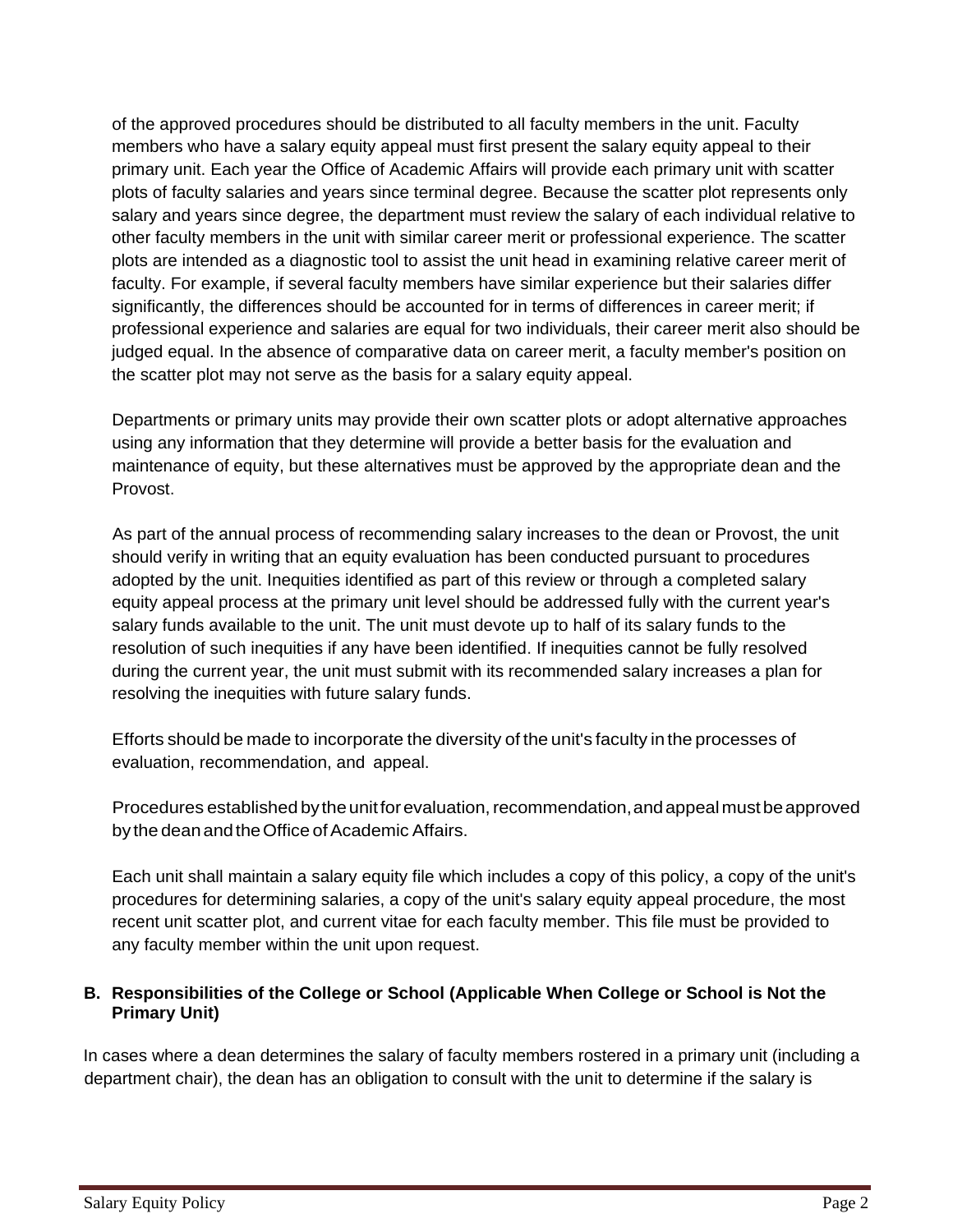equitable in comparison with other faculty members in the unit. If an inequity is identified for such a faculty member, the dean is responsible for remedying the inequity.

The determination of a salary equity appeal in the primary unit, through the primary unit's appeals process, may be appealed to the dean. The dean shall establish a process of appeal to consider salary equity appeals when salary equity concerns cannot be resolved at the primary unit level. This process shall include specific time deadlines for the resolution of appeals presented. The dean shall provide a description of the salary review and salary equity appeal process (including reasonable deadlines) within a college or school for review and approval by the Provost.

The appellant and the department chair shall be given an opportunity to participate in the appeal process. An assessment by the primary unit of the quality of the appellant's research/creative work shall not be overturned by the dean unless there is convincing evidence that the assessment was erroneous or biased.

The dean shall be accountable for the equity of faculty salaries for units that report to him or her and should be satisfied that each unit has made salary recommendations consistent with maintaining equity. The dean shall forward to the Provost each unit's equity verification or plan for resolution of inequities identified. The dean may either endorse the unit's documentation or provide an independent assessment.

### **C. Responsibilities of the Provost and Executive Vice Chancellor for Academic Affairs**

- 1. The Office of Academic Affairs will provide the scatter plots to each unit on an annual basis. It will also conduct biennially a statistical study to review salary trends. The purpose of the study is to compare the salaries on a class-wide basis of protected class and non-protected class faculty. This study is intended both to monitor the process and to find statistical measures that will assist the units in conducting their own equity evaluations. (This study would reveal class- wide problems but would not highlight problems of individuals.) The Provost will review the results of the study when they become available and notify the appropriate dean of any concerns raised by the study.
- 2. Each year the Provost will review the salary increase recommendations from each dean, each unit's equity review verification, and any unresolved inequities identified by the unit or the dean. In cases where questions arise concerning equity, the dean will be asked to justify the relevant salary adjustments to the Provost. Salary increase recommendations for a unit may not be implemented until the Provost's concerns regarding inequities are resolved. If a member of the unit has filed a salary equity appeal, however, the Provost may allow implementation of the unit's salary increase recommendations before that appeal is completed. If salary increase recommendations are implemented pending an appeal and the appeal is ultimately successful, the appellant's salary will be adjusted during the next salary cycle as a charge against the unit's new funds for salaryincreases.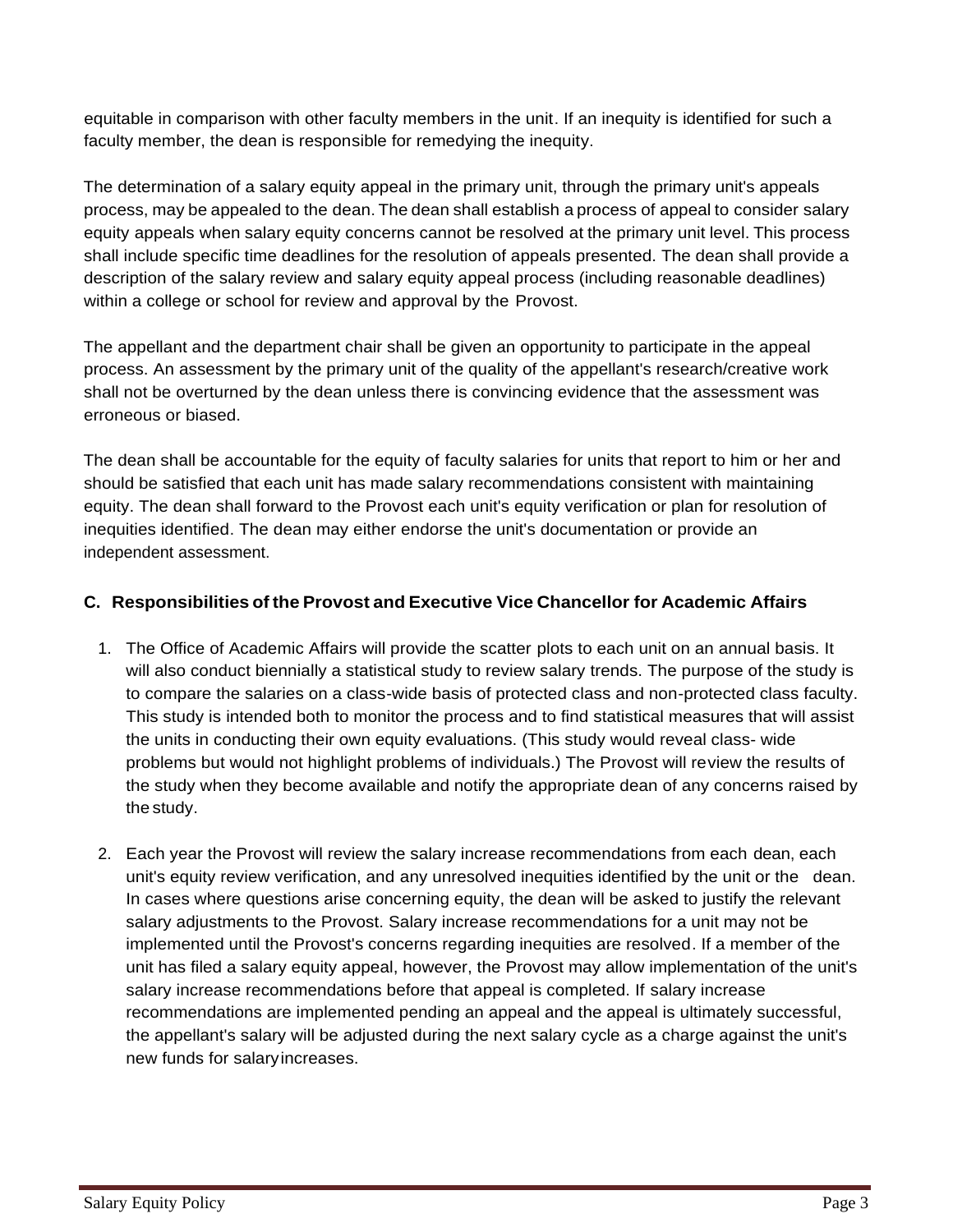- 3. The Provost will review each unit's in-depth assessment of its salary structure. Units found to be out of compliance and without an adequate plan for resolving salary equity problems of individual faculty will be denied annual salary increases until such a plan is developed and approved. The financial burden for addressing any inequities will be the responsibility of the primary unit.
- 4. The Provost is responsible for monitoring equity in faculty salaries. In unusual circumstances, exceptions to this policy may be approved by the Provost. After appropriate consultation with administrators and faculty, the Provost may modify, alter, or terminate the Salary Equity Evaluation System as necessary.
- 5. The Provost shall make the final decision regarding salary equity appeals that are reviewed by the Salary Equity Appeals Committee. (See below.)

# **D. Responsibilities of the Salary Equity Appeals Committee ( SEAC)**

- 1. The Salary Equity Appeals Committee (SEAC) shall be convened annually to hear salary equity appeals. The committee will be chaired by the Vice Provost and Associate Vice Chancellor for Faculty Affairs.
- 2. Members of the committee will be outgoing members of the Vice Chancellor's Advisory Committee (VCAC). This committee will review any appeal regarding salary equity that has not been resolved at either the primary unit or college/school level. Members of the committee will serve for one calendar year. These members may also serve on the Provost's Advisory Committee during the same time period.
- 3. The committee will develop procedures and specific time deadlines for its review. The appellant, the department chair, and the dean shall be given an opportunity to participate in the appeal process and respond to the evidence presented.
- 4. The committee shall not consider appeals based on "Other Faculty" appointments (Job Code 14xx, e.g., associate chair, chair, faculty director, associate dean, endowed chair.) Only base salary is to be considered.
- 5. An assessment by the primary unit of the quality of the appellant's research/creative work shall not be overturned by the committee absent convincing evidence that the assessment was erroneous or biased.
- 6. The committee's recommendation will be forwarded to the Provost. The Provost will make the final decision regarding salary equity appeals considered by the Salary Equity Appeals Committee.
- 7. The dean and the department chair will be responsible for carrying out adjustments as directed by the Provost; it is understood that the financial burden for such adjustments will be placed on the primary unit. Retroactive salary increases may not be awarded.

# **E. Guidelines for Submitting a Salary Equity Appeal**

- 1. Criteria
	- a. Equity claims must be based on a faculty member's salary and may not be based solely on an annualraise.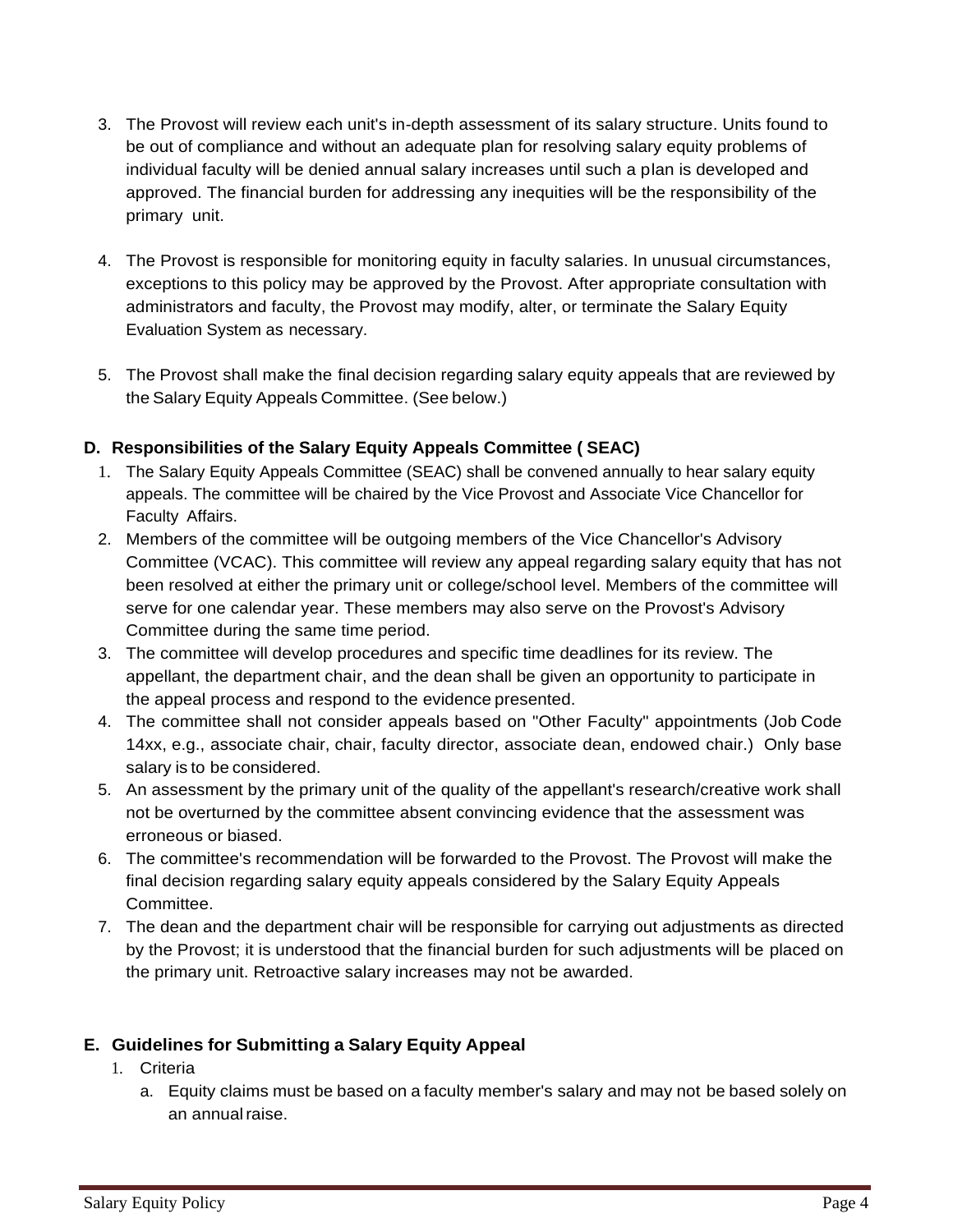- b. Equity claims may not be based on "Other Faculty" appointments (Job code 14xx, e.g., associate chair, chair, faculty director, associate dean, endowed chair.) Only base salary is to be considered.
- c. Equity claims must be based on the salaries of other faculty members in the unit as a whole. If a faculty member is paid equitably in comparison with most other faculty members of similar career merit, the faculty member may not base a claim of inequity on the salary of a single faculty member whose salary is unusually high with respect to that group. Nothing in this paragraph, however, should be interpreted as barring a salary equity appeal based on evidence of racial or gender bias within the unit.
- d. Equity claims may not be based on the salaries of faculty members in other units, except as described below.
- e. A faculty member may not base a claim of inequity on the salary of another faculty member in the unit whose salary is determined by a person or process outside of the unit. However, a faculty member who is tenured in a unit but whose salary is determined outside of the unit (such as a chair or program director whose salary is determined by the dean) may base a claim of inequity on the salaries of the faculty members within the unit in which he or she is tenured. The individual responsible for determining the salary is also responsible for remedying any inequities found.
- f. Institute faculty members whose salaries are determined within the institute (either by the director of the institute or through an institute salary committee) may file salary equity appeals based on the following principles:
	- i. Faculty members in the same institute who are also tenured in the same department and have comparable career merit may use that group as a basis for comparison in bringing a salary equity appeal.
	- ii. If no such comparisons are available within the institute, institute faculty members may compare themselves with other faculty members within their department of tenure. If the institute faculty member believes he or she is underpaid compared to others with comparable career merit in his or her department of tenure, the institute faculty member must consider the salaries of other institute faculty members compared to their respective departments of tenure. If all institute faculty members with comparable career merit share similar relative positions when compared to their respective departments of tenure, a salary equity appeal is not appropriate. For example, assume an institute faculty member is earning 10% less than faculty members with comparable career merit within his or her respective department of tenure. If other faculty members within the same institute are also earning 10% less than faculty members with comparable career merit within their respective departments of tenure, a salary equity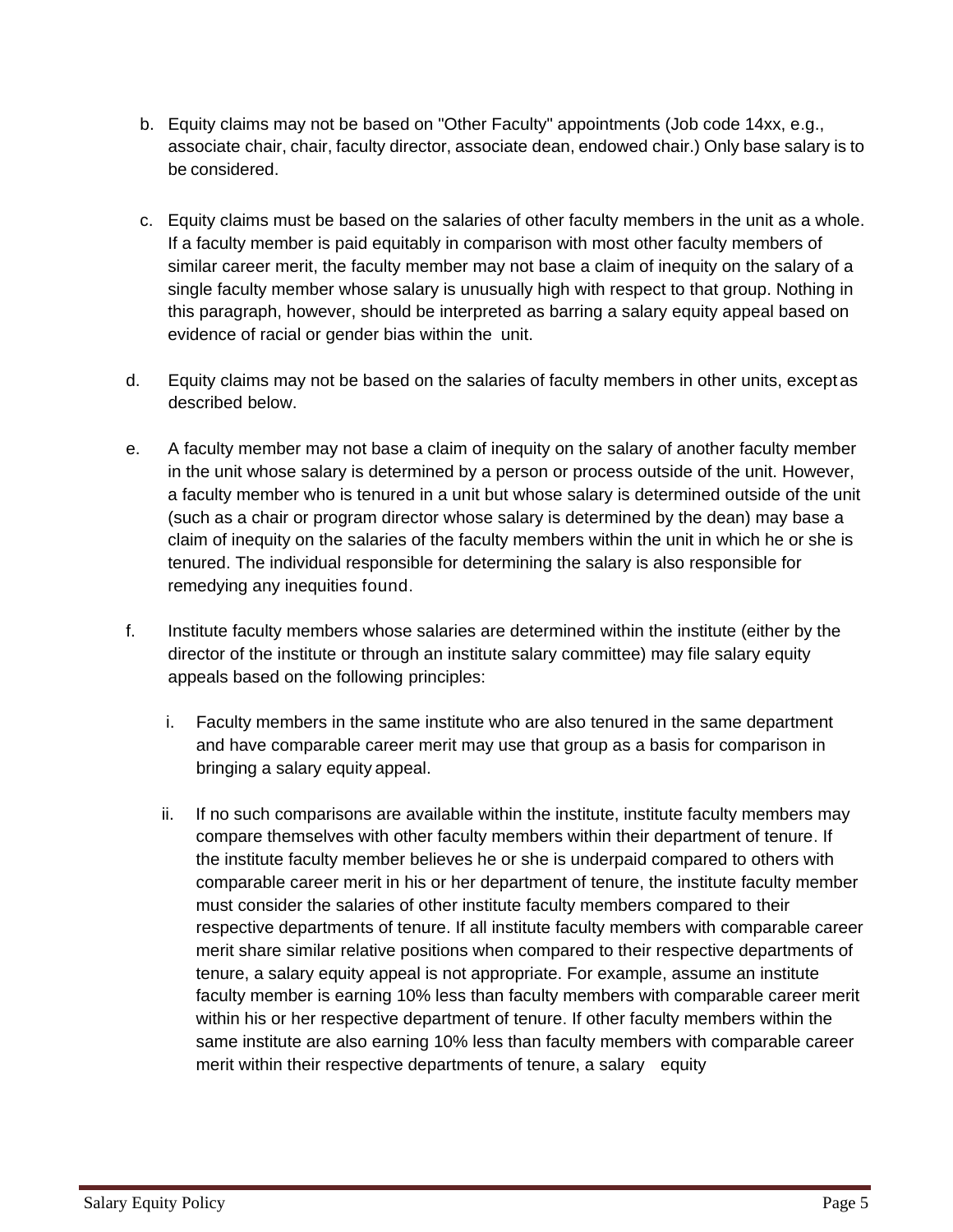appeal should not be available. Institute directors should consult with the unit of tenure for each institute faculty member before determining that individual's salary.

- 2. From time to time, it may be necessary to pay a high salary to attract or retain a faculty member. This circumstance may be used to explain that particular individual's salary and may not be used as a justification for a salary equity appeal filed by other faculty members in the unit. In time, however, it is expected that the salaries of all faculty members will be highly correlated with their relative career merit.
- 3. If a faculty member's salary is determined by a separate process outside of the unit in which that faculty member is tenured (e.g., the salaries of chairs and program directors) the faculty member's unit of tenure nevertheless remains the basis of comparison in the salary determination.Therefore, the individual making the salary determination has an obligation to consult the unit of tenure to ensure that the salary is equitable in comparison with salaries in that unit.

# **F. Dates and Deadlines for Salary Equity Appeals**

- 1. Salary equity appeals submitted for consideration by the primary unit must be filed by September 15 for resolution during that academic year.
- 2. The primary unit salary equity appeal process must be completed by November 1. If the appellant is not satisfied with the primary unit's response, he or she may appeal to the dean no later than November 15. (If the school or college is the primary unit, an appeal must be made to the campus Salary Equity Appeals Committee by November 15.)
- 3. The dean must complete his or her evaluation by January 1. If the appellant is not satisfied with the dean's response, the appellant may appeal to the campus Salary Equity Appeals Committee no later than January 15.
- 4. By April 1, the Salary Equity Appeals Committee will submit its recommendations for all salary equity appeals to the Provost, who will make a final decision on the appeal no later than May 1.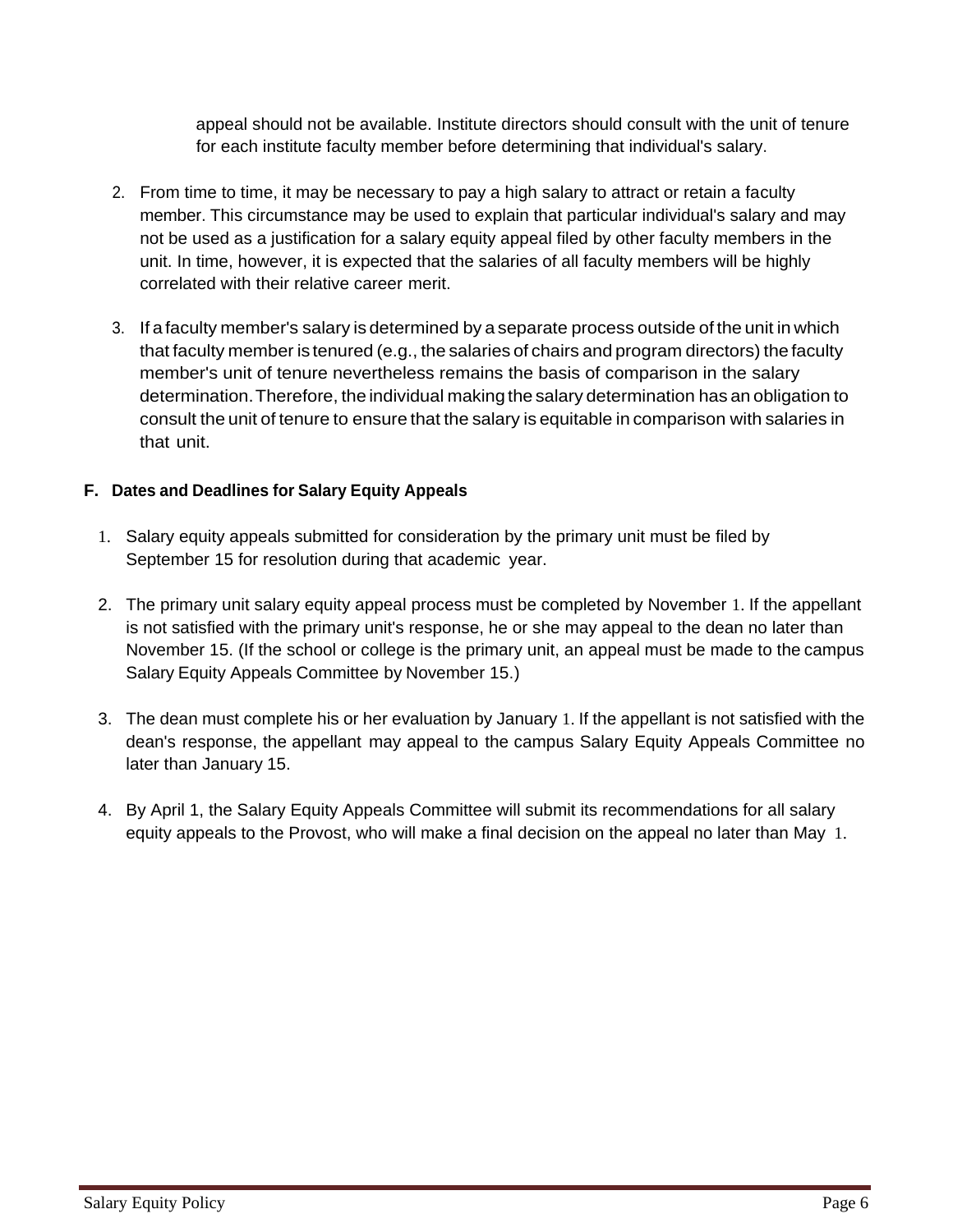# **Guidelines for Primary Unit Salary Equity Appeal Process**

These guidelines are provided to assist primary units in designing a process for salary equity appeals. A variety of models may be used (e.g., submitting salary equity appeal to the existing salary committee, creating a separate salary equity appeal committee, submitting salary equity appeals to the chair) as long as the following criteria are satisfied. All salary equity appeal processes must be submitted for approval to the dean and the Provost.

### **Creating a Salary Equity Appeal Procedure**

- 1. The faculty of each unit should be given the opportunity to discuss how salary equity salary equity appeals will be handled within the unit. The salary equity appeal process must be in writing, distributed to all faculty members, and approved by a vote of the faculty. The process also requires the approval of thedean.
- 2. Salary equity appeals must be submitted in writing to the individual designated in the policy (e.g., the department chair, the salary committee chair). Responses to salary equity appeals must also be made in writing.
- 3. The salary process must include the following deadlines: The person or committee designated to respond to salary equity appeals must provide a written response to the appellant within 30 calendar days. (Exceptions may be made for salary equity appeals filed during semester break or during the summer months.)
- 4. Following the receipt of a response from the unit, the appellant may appeal to the dean or, if the school or college is the primary unit,to the campus Salary Equity Appeals Committee, within 30 days.

### **Procedures for Filing Salary Equity Appeals**

- 1. A faculty member who wishes to file a salary equity appeal shall notify in writing the person designated by the primary unit's salary equity appeal process of his or her salary equity appeal and the basis for a claim of inequity. A valid salary equity appeal must satisfy the following criteria:
	- a. The appeal must be based on total salary, not annual raises.
	- b. The appeal may not be based on "Other Faculty" appointments (Job code 14xx, e.g., associate chair, chair, faculty director, associate dean, endowed chair.) Only base salary is to be considered.
	- c. The appeal must be based on a comparison between the salary of the appellant and the salaries of all other faulty members of comparable career merit in the same unit whose salaries are determined within the unit.
	- d. The appellant should compare his or her salary to those of the unit as a whole. A higher salary paid to one faculty member may not form the basis of a salary equity appeal if the appellant is equitably paid in comparison to most other faculty members in the unit with comparable career merit. Nothing in this paragraph, however, should be interpreted as barring a salary equity appeal based on evidence of racial or gender bias within the unit.